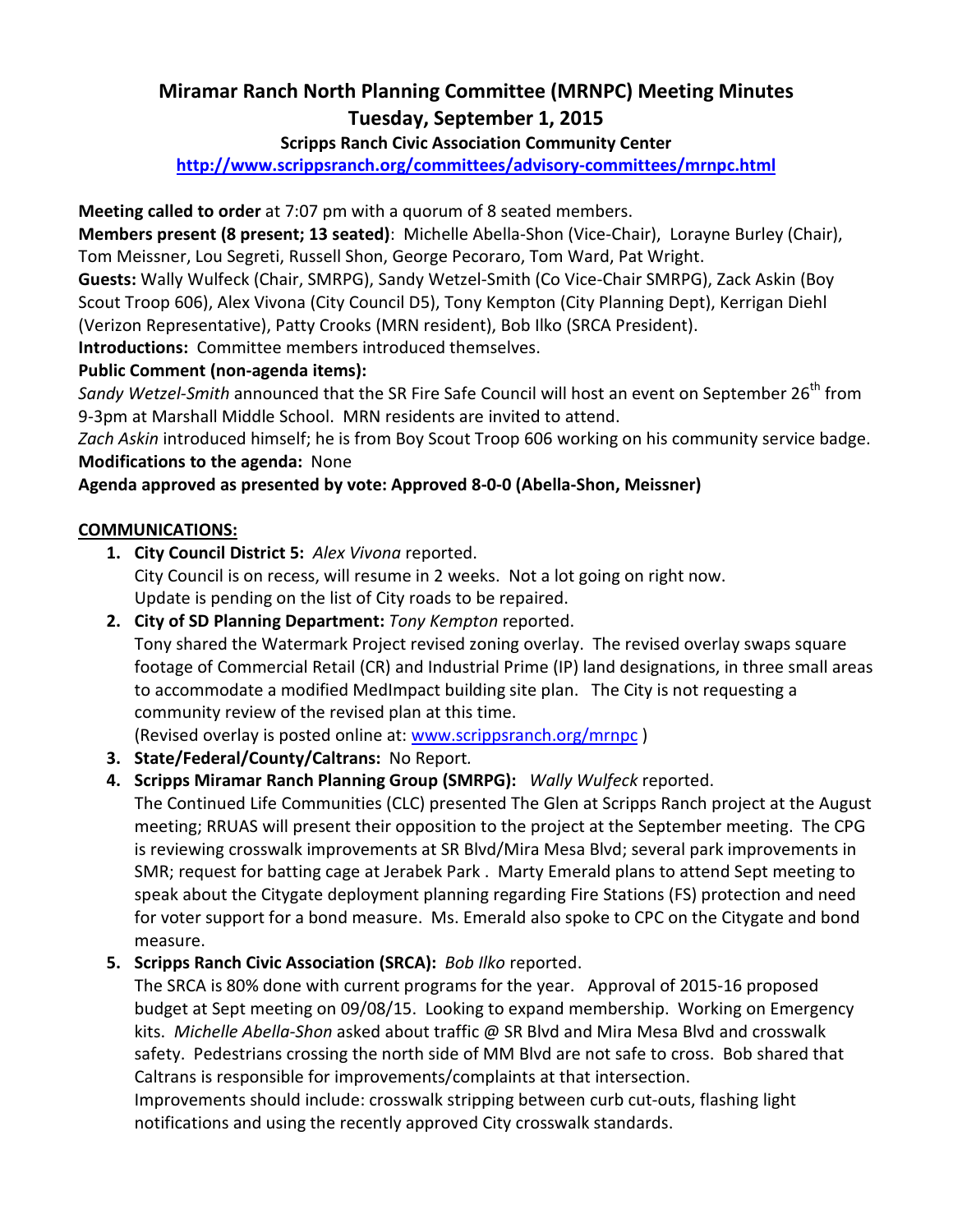#### PRESENTATION/DISCUSSION/ACTION ITEMS:

1. Verizon Wireless Blue Cypress / Project #417873: Kerrigan Diehl, Verizon Representative, presented. This item is a continuation from the August 2015 agenda to review the Conditional Use Permit (CUP), process 3, for a Wireless Communication Facility (WCF), at Fire Station (FS) 37 at 11640 Spring Canyon Road consisting of concealed tower antennas and an above ground equipment enclosure. The concealed antennas will be enclosed in the FS 37 tower (or copula) and equipment enclosure would be located on the northwest corner of FS 37 property. Wright asked about tree removal in the northwest corner. Ms. Diehl stated that the project will work together with the MRN MAD Grounds Maintenance Manager, Mike Rasmusson to provide guidelines for landscaping. Wright shared that the increase in tower at FS 37 improved the appearance of the structure. Kane questioned the size/dimensions of the tower. Patty Crooks was concerned about the look of the antenna tree from her backyard and the equipment enclosure blending with existing FS 37 building. Ms.Crooks supports the WCF project working with Mike Rasmusson. Ms. Diehl shared that she visited Crooks property to view her concerns. Burley asked Ms. Crooks if she was dissatisfied, or aware of any neighbors dissatisfied, with current project plans; she responded no, she was not aware of any new concerns regarding the current project plans.

A motion was made by Meissner with a second by Wright to recommend approval of the Verizon Wireless WCF permit application, Project #417873, as presented with concealed antennas in the fire station tower (or copula) and the above group equipment enclose. Motion passed, by vote of 6-1-1. (For: Kane, Meissner, Wright, Pecoraro, Ward, Burley; Against: Shon; Abstention: Abella-Shon (city employee)).

Burley thanked the Ms. Diehl for working together with the SR community and the MRN MAD GMM to develop workable solutions. Burley asked Ms. Diehl to provide updated simulation photos and engineering drawings of the revised plans to post online on the CPG webpage.

2. SANDAG Integrated Corridor Management Project Update: Alex Estrella, Senior Transportation Planner, presented the final implementation plans of the SANDAG (San Diego Association of Governments) ICM Project.

The ICM is a pilot program funded by the US Dept of Transportation (USDOT) to allow individual transportation systems to be operated and managed as a unified corridor network. The ICM project is led by SANDAG and includes partnerships with the Dept. of Transportation, Caltrans, Metropolitan Transit System (MTS), North County Transit District (NCTD) and the cities of Escondido, Poway and San Diego. The pilot program covers a 20-mile section of I-15 - from north of State Route 52 in the City of San Diego, to State Route 78 in City of Escondido. The ICM system went live in early 2013.

The final implementation plans include Caltrans changeable message signs along the 20-mile section of I-15, along with detour signage, and the free 511 San Diego mobile application to communicate congestion events, traffic conditions, and alternate roadway diversion routes. The Caltrans changeable message signs direct drivers off the freeway during major incidents and the 49 new detour signs, placed on arterial streets in the cities of Escondido, Poway, and San Diego, direct drivers to appropriate detours. The 511 San Diego mobile software application provides predictive travel times, maps, incident and construction notifications, NCTD bus routes, fares, arrivals times, real-time MTS information and dynamic toll rates for the I-15 express lanes. To learn more about the 511 mobile app visit: 511sd.org

To learn more about SANDAG ICM project visit: sandag.org/icm

Also, there are informational videos online: search sandag icm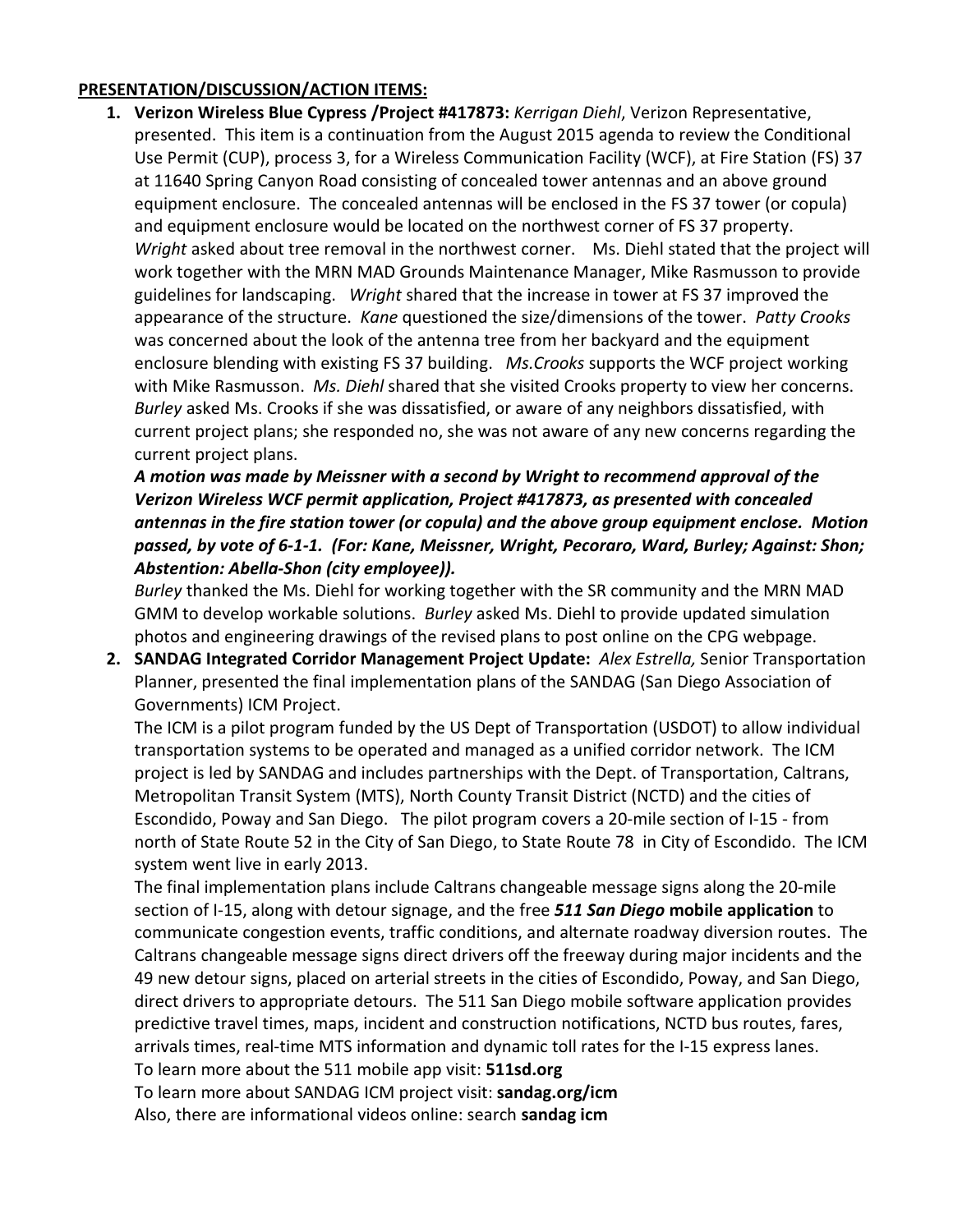#### CONSENT AGENDA:

1. August 4, 2015 minutes – approved.

#### COMMITTEE REPORTS:

- 1. Chair & CPC Report: Sept 2015 Chair Report is circulated by email, posted on MRN webpage and attached with posted agenda.
- 2. Community Planners Committee (CPC) Report: No report, CPC was dark for month of August.
- 3. MRN MAD: GMM report posted online.
- 4. Public Facilities Financing Plan (PFFP): No report.
- 5. YMCA, Open Space, Parks & Recreation: No reports.
- 6. Round Table: No comments.
- 7. Other Business: None.

Adjourned at 8:40pm.

Next regular meeting is scheduled for Tuesday, November 3, 2015 The October 2015 MRNPC meeting is cancelled.

\_\_\_\_\_\_\_\_\_\_\_\_\_\_\_\_\_\_\_\_\_\_\_\_\_\_\_\_\_\_